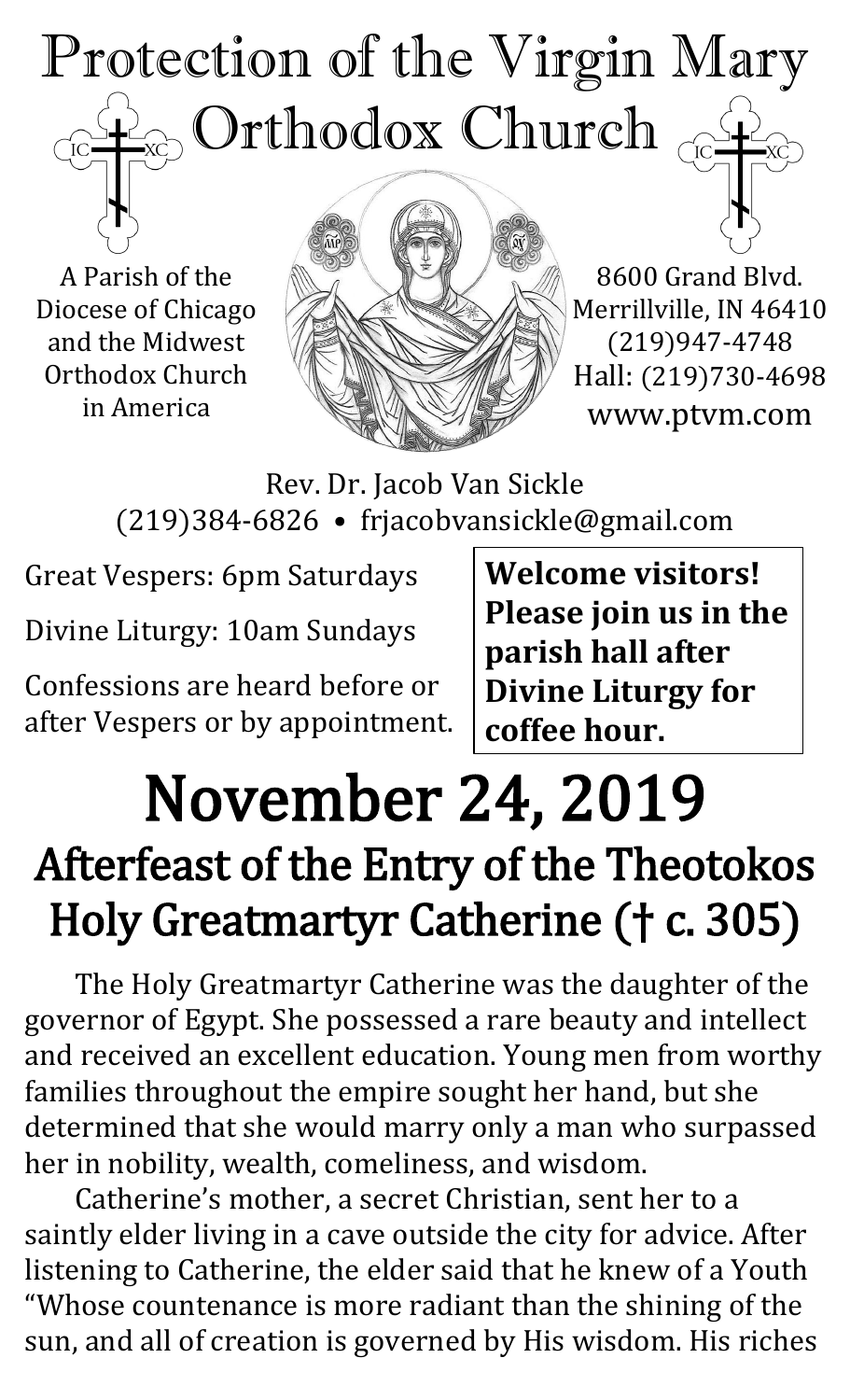are given to all the nations of the world, yet they never diminish. His compassion is unequaled." St. Catherine much desired to see this Heavenly Bridegroom. "If you do as I tell you," said the elder, "you will gaze upon the countenance of this illustrious man." He gave Catherine an icon of the Virgin with the Child Jesus on Her arm and told her to pray in faith to the Mother of the Heavenly Bridegroom, and she would grant her heart's desire.

Catherine prayed all night and received this vision: The Virgin said to her Son, "Behold Your handmaiden Catherine, how fair and virtuous she is." But He turned away from her saying, "No, she is ugly and unbelieving. She is a foolish pauper, and I cannot bear to look at her until she forsakes her impiety." Deeply saddened, Catherine recounted her vision to the elder. He lovingly received her, instructed her in the faith, and admonished her to preserve her purity and integrity and to pray unceasingly. Then he baptized her. Again, Catherine saw the Virgin and Child. This time, the Lord looked upon her tenderly and gave her a beautiful ring, a token of her betrothal to the Heavenly Bridegroom.

At that time, the emperor Maximian was in Alexandria for a pagan festival. Confessors of Christ, who would not deny Him under torture, were being brought to him and sentenced to death in the fire. Seeing this, St. Catherine was compelled to speak on their behalf to the Emperor. Her beauty captivated him, and he ordered fifty learned philosophers to convince her of her "folly", but Catherine instead persuaded these wise men to believe in Christ. Maximian next tried to entice her with riches and fame. But receiving an angry refusal, he ordered her to be tortured and thrown in prison.

Hearing of Catherine's steadfastness, the young Empress Augusta went to see her, accompanied by the general Porphyrius and 200 soldiers. They saw St. Catherine's face radiant with divine grace, and she explained the Christian faith to them, so that they also were converted to Christ.

The next day, under threat of execution by wheel, Maximian again urged Catherine to renounce Christ. She refused and approached the wheel, but it miraculously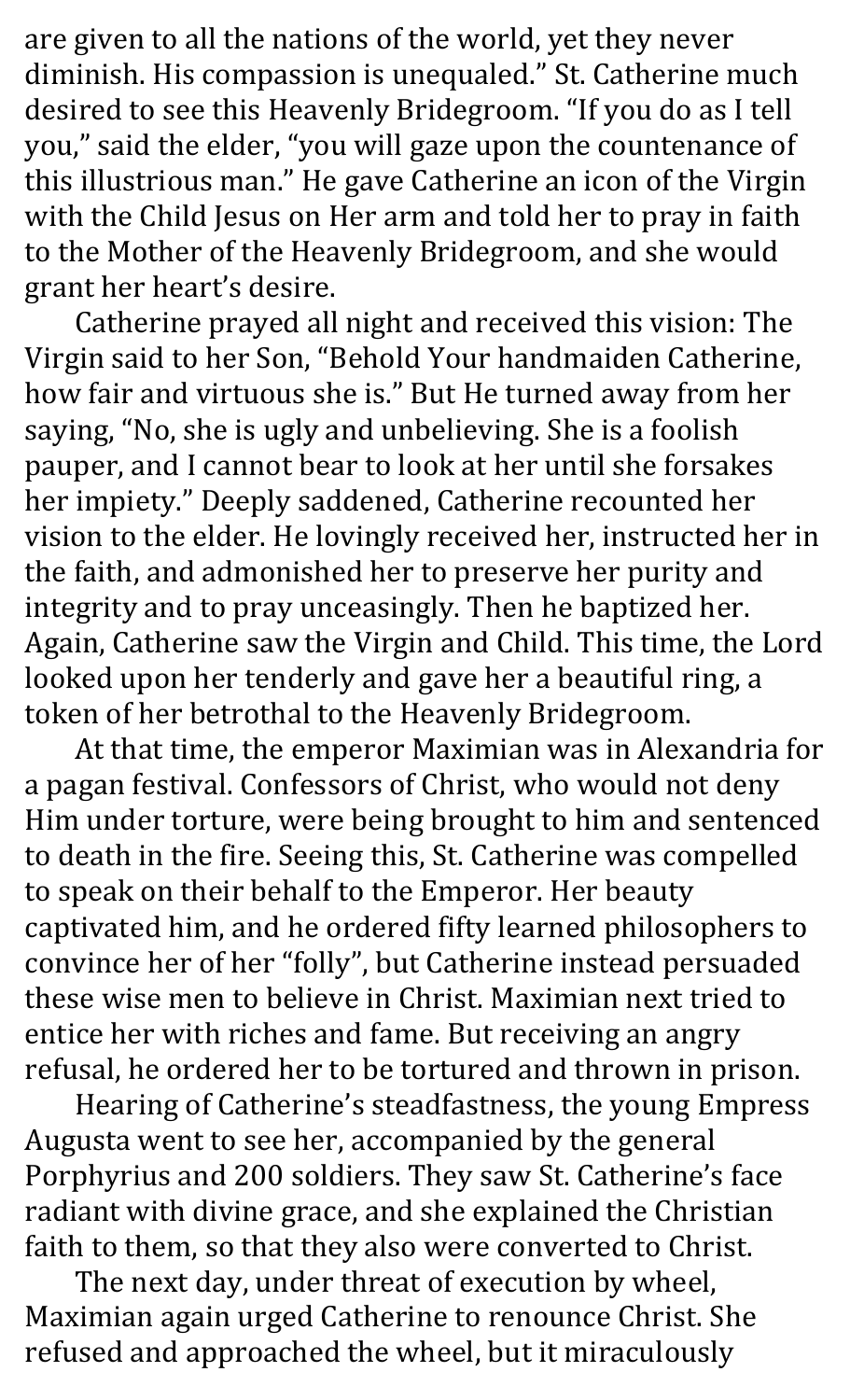shattered into pieces. Seeing this wonder, Augusta, Porphyrius, and the 200 soldiers confessed their faith before all and were beheaded. Maximian proposed marriage to Catherine if she would recant, but she firmly confessed her fidelity to the heavenly Bridegroom Christ, and with a prayer to Him, she laid her own head on the executioner's block.

### HYMNS OF THE DAY

#### Tone 6 – Resurrectional Troparion

The angelic powers were at Your tomb; the guards became as dead men. Mary stood by Your grave, seeking Your most pure body. You captured hell, not being tempted by it. You came to the Virgin granting life.// O Lord, Who rose from the dead, glory to You!

#### Tone 4 – Troparion of the Feast

Today is the prelude of the good will of God, of the preaching of the salvation of mankind. The Virgin appears in the Temple of God, in anticipation proclaiming Christ to all. Let us rejoice and sing to her:// "Rejoice, O Fulfillment of the Creator's dispensation!"

#### Tone 4 – Troparion for St. Catherine

By your virtues as by rays of the sun you enlightened the unbelieving philosophers,

and like the most bright moon you drove away the darkness of disbelief from those walking in the night;

you convinced the queen, and also chastised the tyrant, God-summoned bride, blessed Catherine.

You hastened with desire to the heavenly bridal chamber of the fairest **Bridegroom** of Christ,

and you were crowned by Him with a royal crown;// Standing before Him with the Angels, pray for us who keep

your most sacred memory!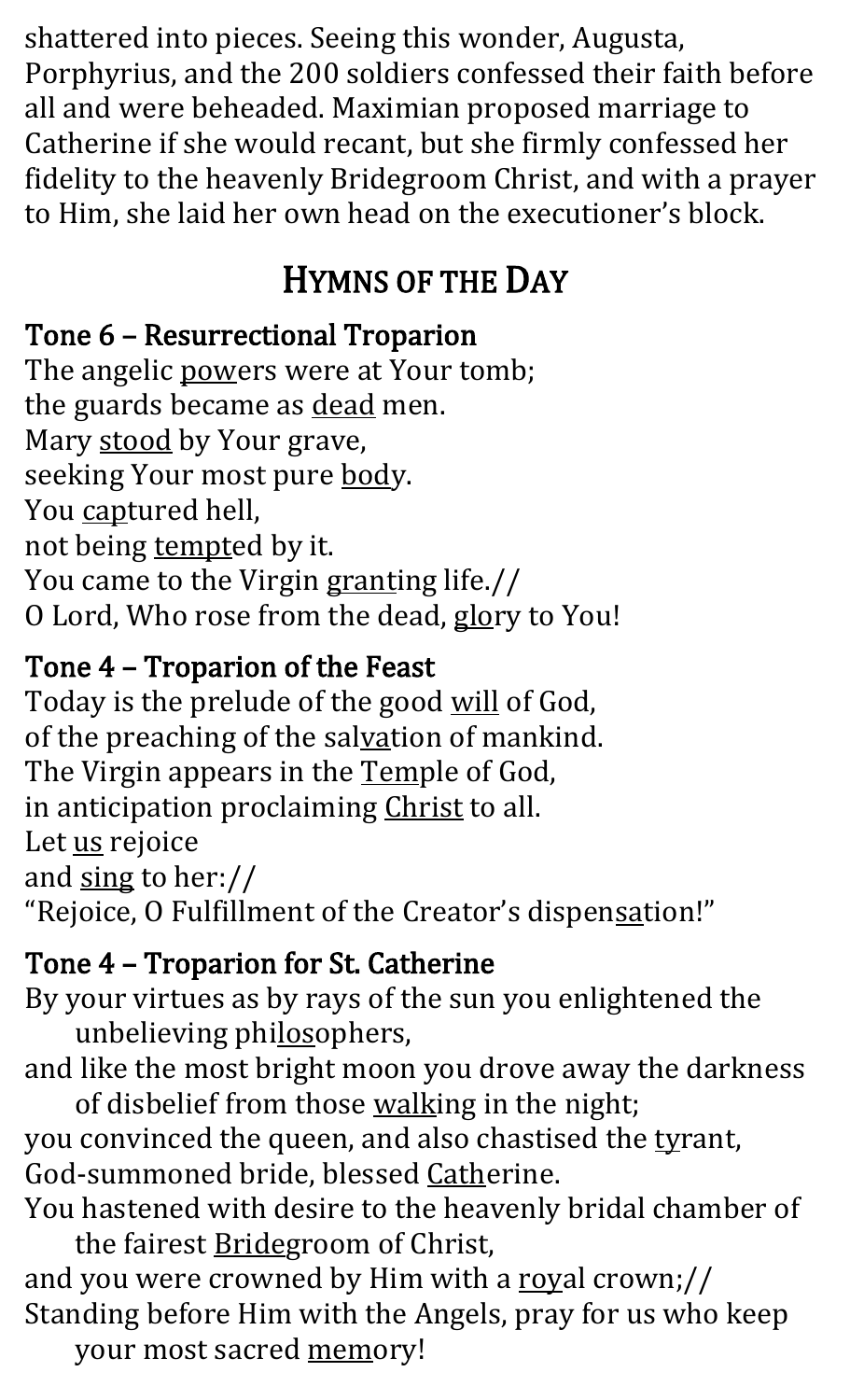#### Tone 6 – Resurrectional Kontakion

When Christ God the Giver of Life,

raised all of the dead from the valleys of misery with His mighty hand,

He bestowed resurrection on the human race.// He is the Savior of all, the Resurrection, the Life, and the God of all.

#### Tone 2 – Kontakion for St. Catherine

Let all of us who love to honor the martyrs form a great choir in praise of the most wise Catherine, for she preached Christ and trampled the serpent,// despising the knowledge of the orators.

#### Tone 4 – Kontakion of the Feast

The most pure Temple of the **Savior**; the precious Chamber and Virgin; the sacred Treasure of the glory of God, is presented today to the house of the Lord. She brings with her the grace of the Spirit, therefore, the Angels of God praise her: "Truly this woman is the abode of **Heaven!"** 

### SCRIPTURE READINGS

#### Tone 6 – Sunday Prokeimenon (Psalm 27) O Lord, save Your people / and bless Your inheritance!

Tone 3 – Prokeimenon of the Feast (Song of the Theotokos) My soul magnifies the Lord, and my spirit rejoices in God my Savior!

#### Epistle: Ephesians 2.4-10

Brethren: God who is rich in mercy, through His great love with which He loved us, made us who were dead in trespasses alive with Christ: You were saved by grace. And He lifted us up and established us in the heavenly places in Christ Jesus, so that in the ages to come He might show the exceeding riches of His grace in His kindness toward us in Christ Jesus.

For you have been saved by grace through faith. And this is not from yourselves: it is the gift of God, not from works, so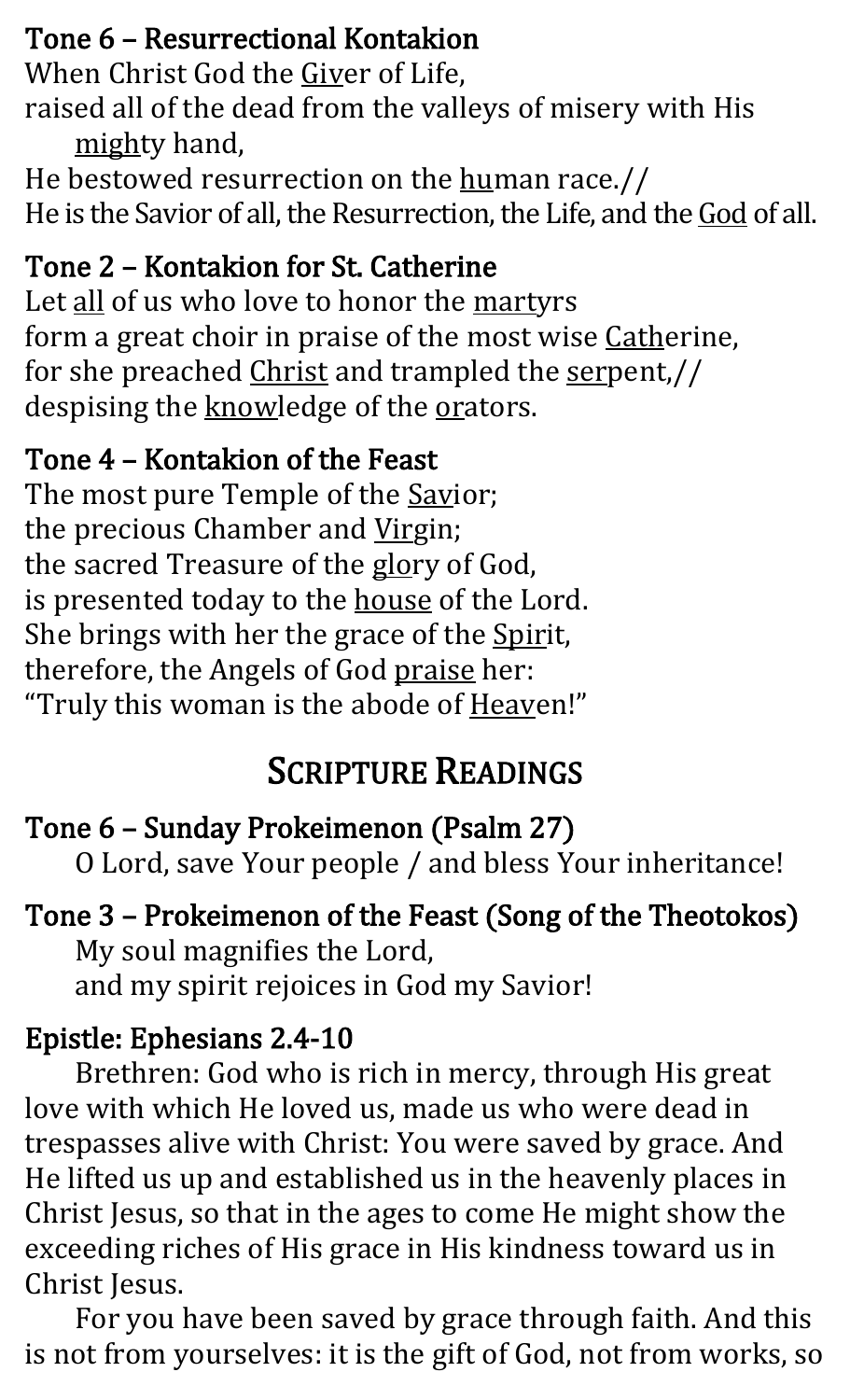that no one may boast. For we are His workmanship, created in Christ Jesus for good works, which God prepared beforehand, that we should walk in them.

#### Gospel: Luke 13.10-17

At that time, Jesus was teaching in one of the synagogues on the Sabbath. And behold, there was a woman who had a spirit of infirmity eighteen years, and was bent over and could in no way raise herself up. But when Jesus saw her, He called her to Him and said to her, "Woman, you are loosed from your infirmity." And He laid His hands on her, and immediately she was made straight, and glorified God.

But the ruler of the synagogue answered with indignation, because Jesus had healed on the Sabbath; and he said to the crowd, "There are six days on which men ought to work; therefore, come and be healed on them and not on the Sabbath day."

The Lord then answered him and said, "Hypocrite! Does not each one of you on the Sabbath loose his ox or donkey from the stall, and lead it away to water it? So ought not this woman, being a daughter of Abraham, whom Satan has bound – think of it – for eighteen years, be loosed from this bond on the Sabbath?"

And when He said these things, all His adversaries were put to shame; and all the multitude rejoiced for all the glorious things that were done by Him.

#### WE REMEMBER IN PRAYER

| N.Dep. Pr. George Pappas<br>Madeline Petri<br><b>Ev.Mem</b> Theodore Turek ('15)<br>John Platok ('18) |               | <b>Anatol Meuch</b><br><b>Holodomor Victims</b> | <b>Christopher Naidoff ('73)</b><br>Slavka Lumbarkoska ('74) |
|-------------------------------------------------------------------------------------------------------|---------------|-------------------------------------------------|--------------------------------------------------------------|
| Health &                                                                                              | Mat. Jennifer |                                                 | Jovan                                                        |
| <b>Salvation:</b>                                                                                     | Andrew        |                                                 | Julia                                                        |
| Mat. Anna                                                                                             | Gideon        |                                                 | Warren                                                       |
| Archpr. Peter                                                                                         | Kevin         |                                                 | Carol                                                        |
| Pr. John                                                                                              | <b>lon</b>    |                                                 | Tom                                                          |
| Pr. Christopher                                                                                       | Tanya         |                                                 | Elizabeth                                                    |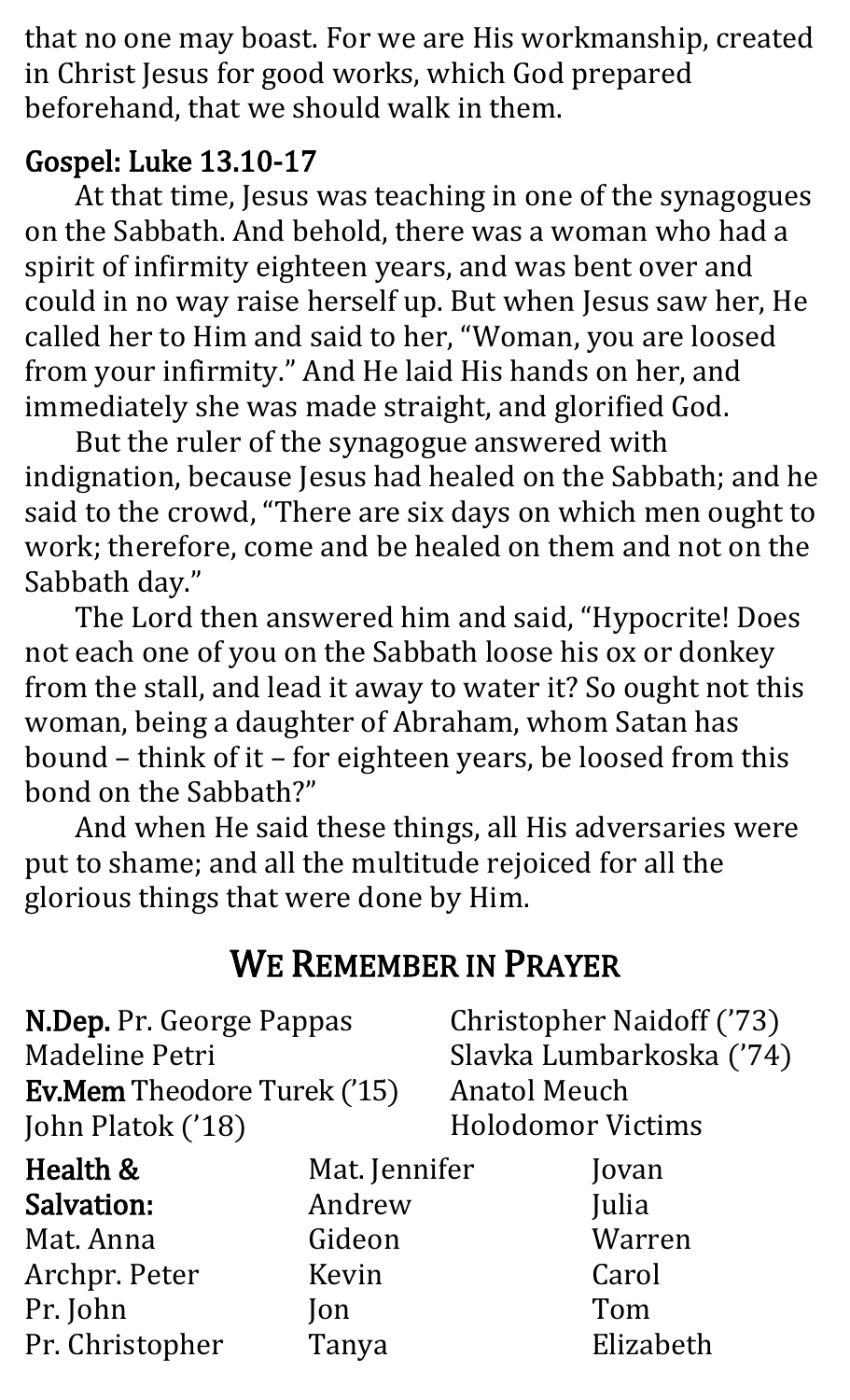| Tina            | Jessica         | Alexandra    |
|-----------------|-----------------|--------------|
| <b>Brittany</b> | Eduardo         | James        |
| Jennifer        | Christine       | Joanne       |
| Lennox          | Tom             | Ronald       |
| Laila           | <b>Nicholas</b> | Michael      |
| Paula           | <b>Natalie</b>  | Joseph       |
| <b>Stacey</b>   | <b>Barbara</b>  | Rachel       |
| Jeramie         | Kristin         | Kathleen     |
| Olivia          | Linda           | Paul         |
| Parker          | Phyllis         | William      |
| Melissa         | Kay             | Michael      |
| Jonathan        | Fred            | Frederick    |
| Matthew         | Larry           | Janet        |
| Shaun           | Rollie          | N.Ill. Tasia |
| Gail            | Joseph          | Jeffrey      |
| Maria           | Martin          | Greta        |
| Barbara         | Mark            | Michael      |
| Thomas          | Alexa           | Courtney     |
| Carol           | Paula           | Lea          |

\*If you know someone who needs prayer, please give their name to Fr Jacob

#### Instead of "It is Truly Meet…" we sing:

The Angels beheld the Entrance of the Pure One and were amazed.// How has the Virgin entered into the Holy of Holies? Since she is a living Ark of God, let no profane hand touch the Theotokos. But let the lips of believers unceasingly sing to her, praising her in joy with the Angel's song:// "Truly, you are more exalted than all, O pure Virgin!"

#### ANNOUNCEMENTS

The Assembly of Orthodox Bishops has designated this Sunday the International Orthodox Christian Charity's annual Day of Sharing. A special collection will be taken to support their humanitarian work throughout the world.

Thanksgiving Bake Sale orders are ready for pick-up!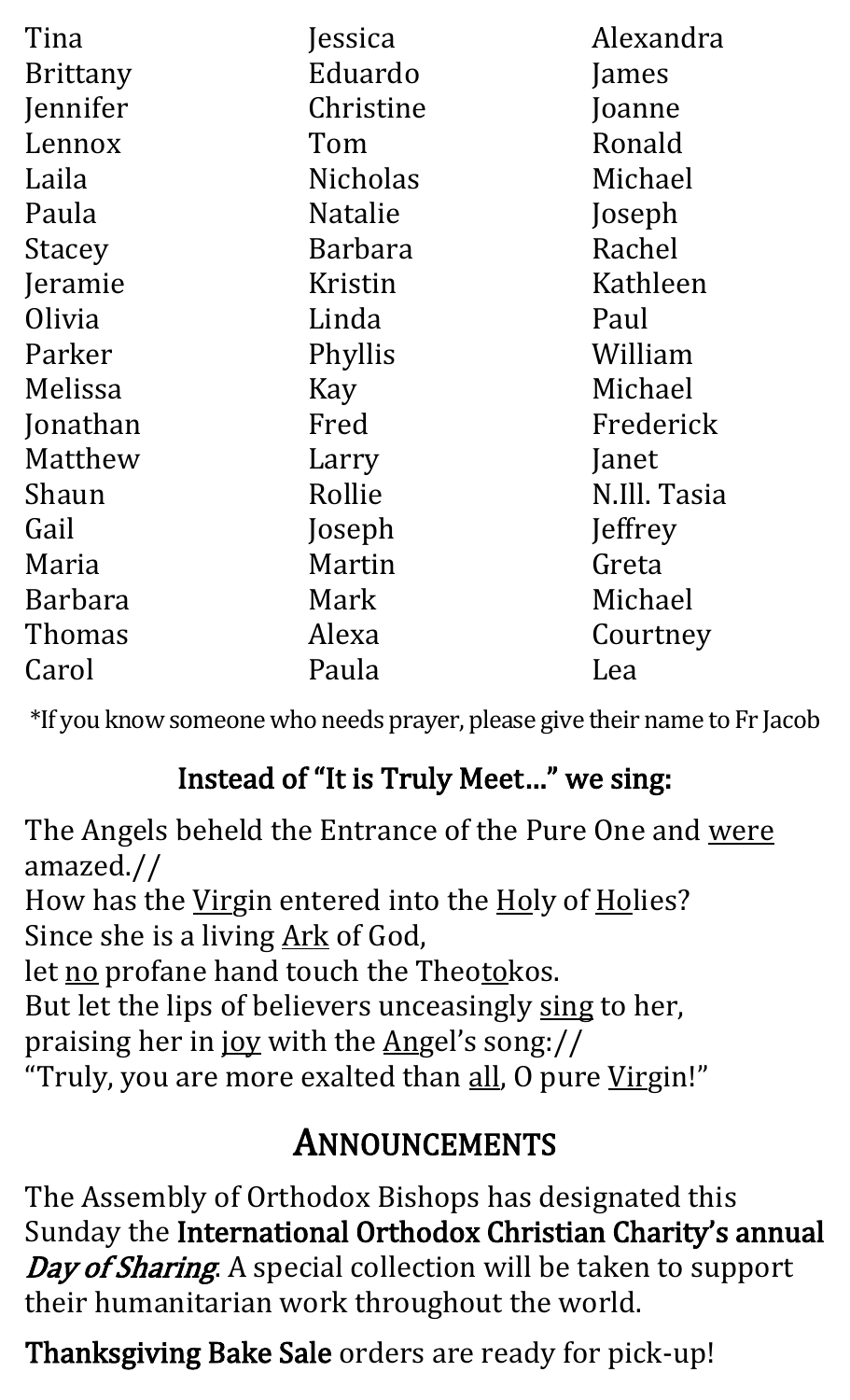#### At Bible Study this week, we will discuss Numbers 11-14.

We are now in the season of **Advent**, 40 days of intensive prayer, fasting, and almsgiving to prepare to receive the newborn Christ. This is also a good time to make a confession.

This month we are collecting for the Winfield Food Pantry.

#### Mark your calendars:

Nov 27: Bible Study @ 7pm

Nov 28: Divine Liturgy of Thanksgiving @10am

- Dec 1: Tree decorating after coffee hour
- Dec 5: Great Vespers for the feast of St. Nicholas @ 6pm
- Dec 6: Divine Liturgy for the feast of St. Nicholas @ 10am
- Dec 7: St. Nicholas visits! Church School buys & wraps gifts for a local family @ 9am

Last week's offerings to the Lord: \$1,792

## IOCC Day of Sharing Encyclical

To the Most Reverend Clergy, Venerable Monastics, and Devout Faithful of the Holy Orthodox Churches in the Americas:

Dear Brothers and Sisters in Christ,

This Sunday before Thanksgiving, Orthodox faithful in the United States give thanks to God for His many blessings and for the privilege of serving Christ by serving others. The Assembly of Bishops has designated this A Day of Sharing, set aside to focus on the work of International Orthodox Christian Charities, or IOCC, whose mission is to help people facing hardship, wherever and whoever they are.

As the humanitarian and development agency of the Assembly of Canonical Orthodox Bishops of the United States of America, IOCC is a way for Orthodox Christians to extend to others the great mercy that Christ shows each of us. Since it began in 1992, IOCC has served people facing war, famine,